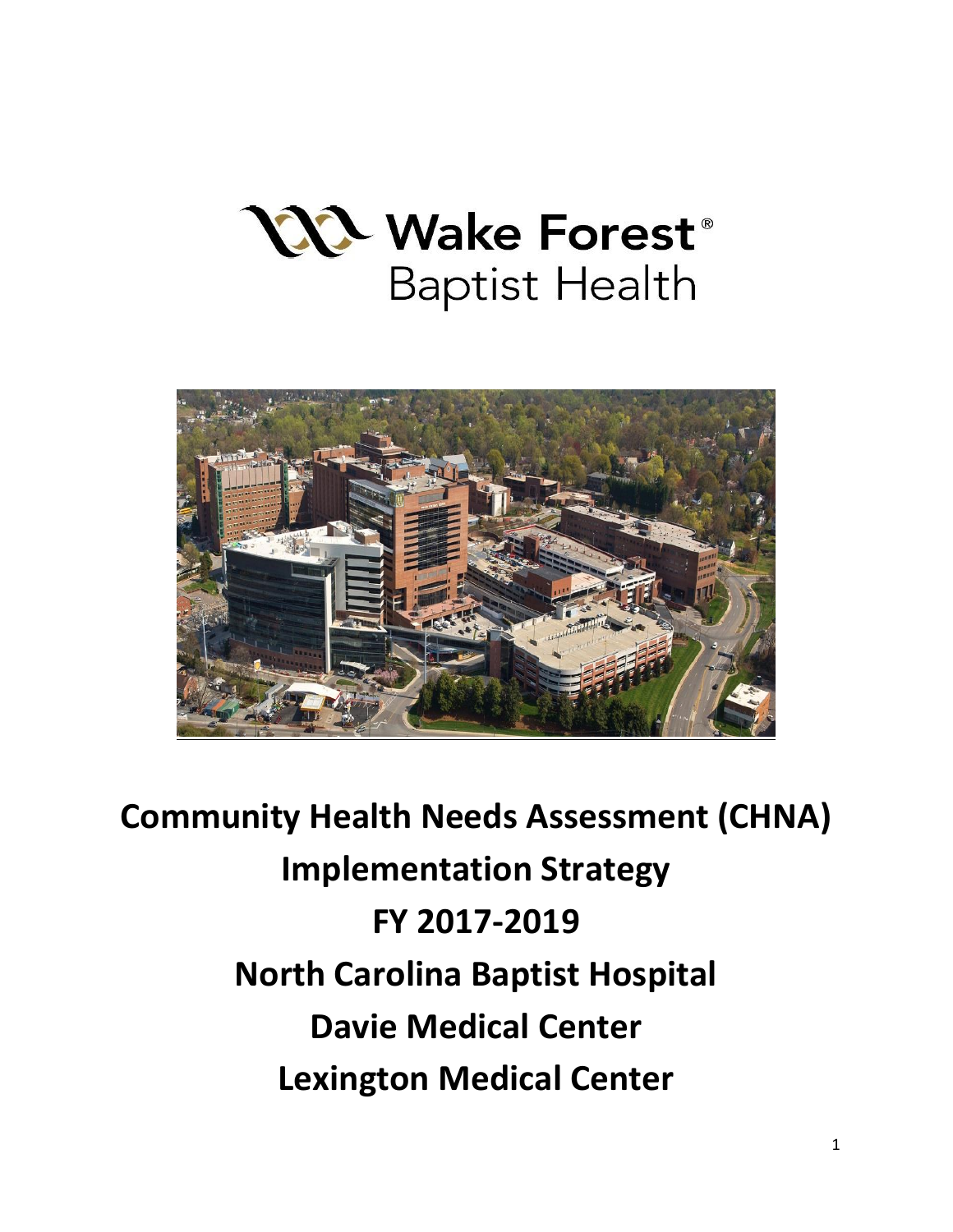## *Recommended Wake Forest Baptist Health Community Health Needs Assessment Implementation Plan*

#### **Introduction**

Wake Forest Baptist Health (WFBH) serves patients across a 24 county region in North Carolina and Virginia and encompasses a total of 1,060 acute care and rehabilitation beds across its three acute care hospitals: North Carolina Baptist Hospital in Forsyth County, NC (885 beds), Lexington Medical Center in neighboring Davidson County (94 beds) and Davie County Emergency Health Corporation, dba -Davie Medical Center, in neighboring Davie County (81 beds). WFBH conducted a community health needs assessment (a "CHNA") of the three counties that comprise the majority of acute care admissions and the geographic location of each of the three hospitals pursuant to the requirements of Section  $501(r)$  of the Internal Revenue Code ("Section 501(r)"). The CHNA findings were approved by the Board in June of 2016 and were made available on WFBH's public website. This implementation strategy ("Strategy"), also required by Section 501(r), documents the efforts of WFBH to address and prioritize the community health needs identified in the 2016 CHNA.

The Strategy identifies the means through which WFBH as a system, as well as Davie Medical Center, Lexington Medical Center, and North Carolina Baptist Hospital, plan to address needs that are consistent with WFBH's charitable mission as part of its community benefit programs from FY 2017 through 2019 (see Section 6). Beyond the programs discussed in the Strategy, WFBH is addressing many of these needs simply by providing care to all, regardless of ability to pay. WFBH anticipates health needs and resources may change, and thus a flexible approach was adopted in the development of its Strategy to address needs identified in the 2016 CHNA.

## **Overview of Implementation Strategy**

- 1. Community Served by WFBH
- 2. WFBH Mission Statement and Community Benefit Charge
- 3. Community Benefit in the Context of Population Health
- 4. Priority Community Health Needs
- 5. Principles Guiding the Strategy
- 6. CHNA Implementation Strategy
	- North Carolina Baptist Hospital- p.9
	- Lexington Medical Center- p.12
	- Davie Medical Center- p.15
- 7. Expanded Metrics
- 8. Needs Beyond WFBH's Mission or Community Benefit Program

#### **1. Community Served by WFBH**

As an academic medical center and regional referral center, NCBH serves a 24 county service area that encompasses two states, North Carolina and Virginia. NCBH's principal primary service area is illustrated in the map below and encompasses seven contiguous counties representing an approximate 40-mile radius. However, the majority of inpatient admissions and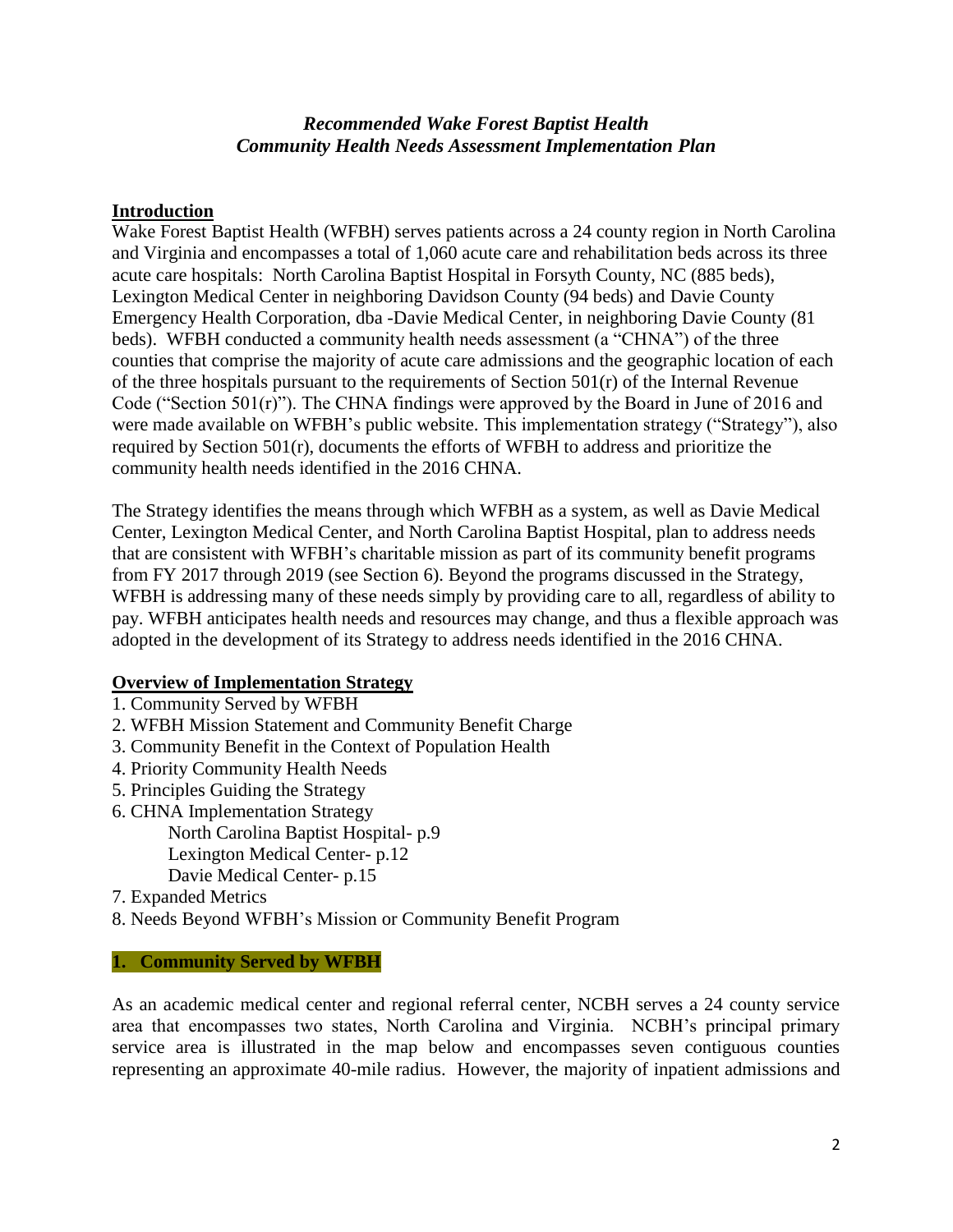emergency visits are provided to Davie, Davidson and Forsyth County residents, representing greater than 50% of the total patient volume for calendar year 2015.



In order to allocate resources and maximize the effectiveness of community initiatives, for the purpose of conducting the Community Health Needs Assessment, WFBH chose to narrow the focus to Davie, Davidson and Forsyth counties as well as neighborhoods that:

- Are geographically proximate to the main hospital campuses
- Have a poverty rate  $>20\%$
- $-$  High percentage of charity care
- Have a density of high-risk patients who demonstrate poor health indicators (health disparities)
- Have individuals and organizations with developed and historical relationships with WFBH such as FaithHealth and United Way, or have the potential for partnering to address specific health and social issues

#### **2. WFBH's Mission Statement and Community Benefit Charge**

WFBH has a long history of engaging our community in identifying health issues and implementing strategies to address needs. Our mission and vision states that Wake Forest Baptist Medical Center's mission is to improve the health of our region, state and nation by:

- 1) Generating and translating knowledge to prevent, diagnose and treat disease
- 2) Training leaders in health care and biomedical science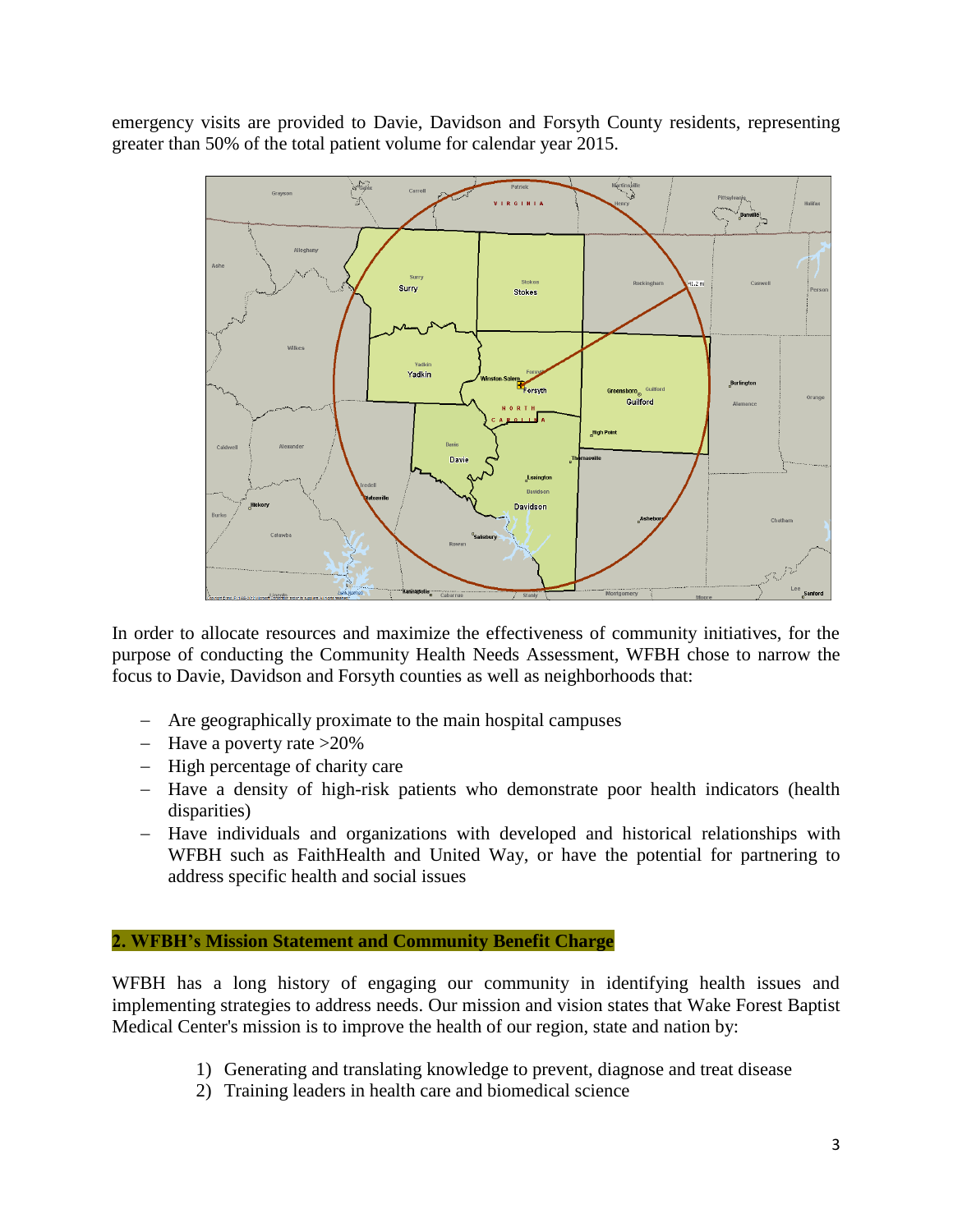3) Serving as the premier health system in our region, with specific centers of excellence recognized as national and international care destinations

In order to fulfill our mission, WFBH conducts a Community Health Needs Assessment every three years and implements strategies to address priority needs. To undertake this initiative, WFBH formed an internal Community Benefit Steering Committee (CBSC) led by FaithHealth and Population Health with representation from various departments and disciplines. Specifically, the Committee was charged to:

• Develop a strategic community benefit plan based on a comprehensive needs assessment and aligned with WFBH's Strategic Plan;

- Monitor plan implementation and institute corrective measures if needed;
- Conduct ongoing evaluation of community benefit structure & processes;

• Evaluate the effectiveness of individual projects and the impact of community benefit initiatives as a whole; and

• Communicate the plan to external and internal audiences.

#### **3. Community Benefit in the Context of Population Health Policy**

This document presents the plan for Community Benefit through the lens of population health. As with the rest of Population Health, Community Benefit is not about silver bullets as it is about the slow, patient, systematic attention to the factors that shape the health of people, families, neighborhoods—populations—over time, with appropriate metrics to that kind of impact. This view of Community Benefit is consistent with the broad outlines of federal, state and local governmental health policy as well as the clear priorities of our patients and families and the payers who carry the financial burdens of care. In this sense, community benefit becomes a window into the core strategies guiding many aspects of our partnerships, not just a particular set of programs.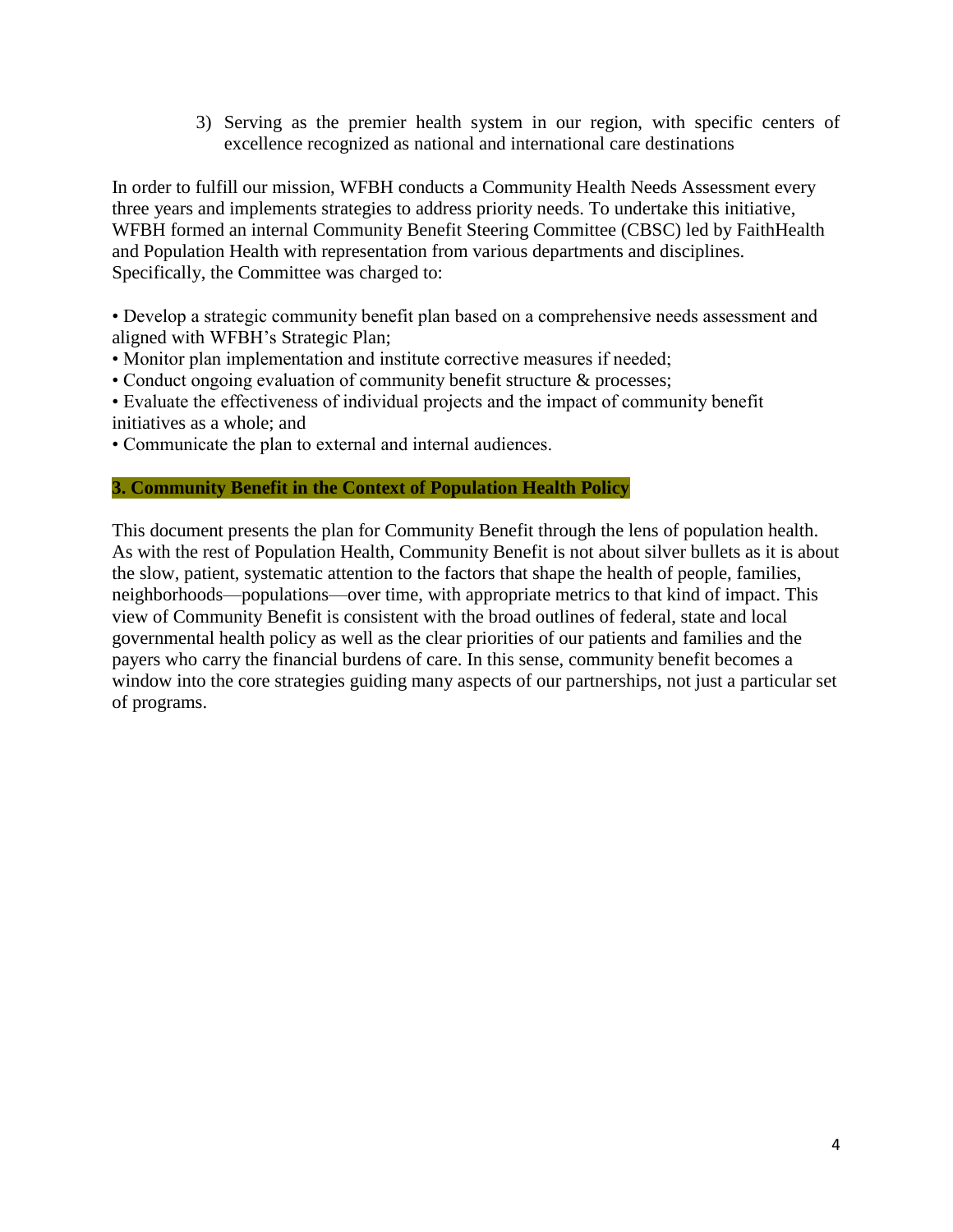#### **4. Prioritizing Community Health Needs**

The focus of the Community Benefit Implementation Strategy is the intersection of the scientific evidence, public support and political support.



Health Program Planning, 4<sup>th</sup> ed., NY; McGraw Hill, 2005, fig 2-3, p.40

Poor health status is due to a complex interaction of challenging social, economic, environmental and behavioral factors, combined with a lack of access to care. Addressing the root causes of poor community health can improve quality of life and reduce mortality and morbidity. Table 1 (below) describes the community health needs identified through the 2016 CHNA as priorities. In order to maximize the resources available to WFBH, the Strategy will focus first on the priority health needs listed below, and will continue to evaluate opportunities to fund or partner for other related needs:

| <b>Domain</b>                 | <b>Priority Health Areas to Address</b>                 |  |
|-------------------------------|---------------------------------------------------------|--|
| Access to Care                | Decrease ED Utilization for uninsured/charity care      |  |
|                               | patients                                                |  |
| Access to Care                | Increase WFBH patients with health insurance /usual     |  |
|                               | source of care                                          |  |
| Access to Care                | Increase WFBH patients with access to transportation to |  |
|                               | clinic appointments                                     |  |
| Access to Care                | Increase primary care access points in east Winston     |  |
| Chronic Disease<br>Management | Healthy Lifestyle Behaviors and Community               |  |
|                               | Environment -Screening and linking patients to food     |  |
|                               | pantries                                                |  |

| Table 1. List of Priority Community Health Needs |  |  |
|--------------------------------------------------|--|--|
|                                                  |  |  |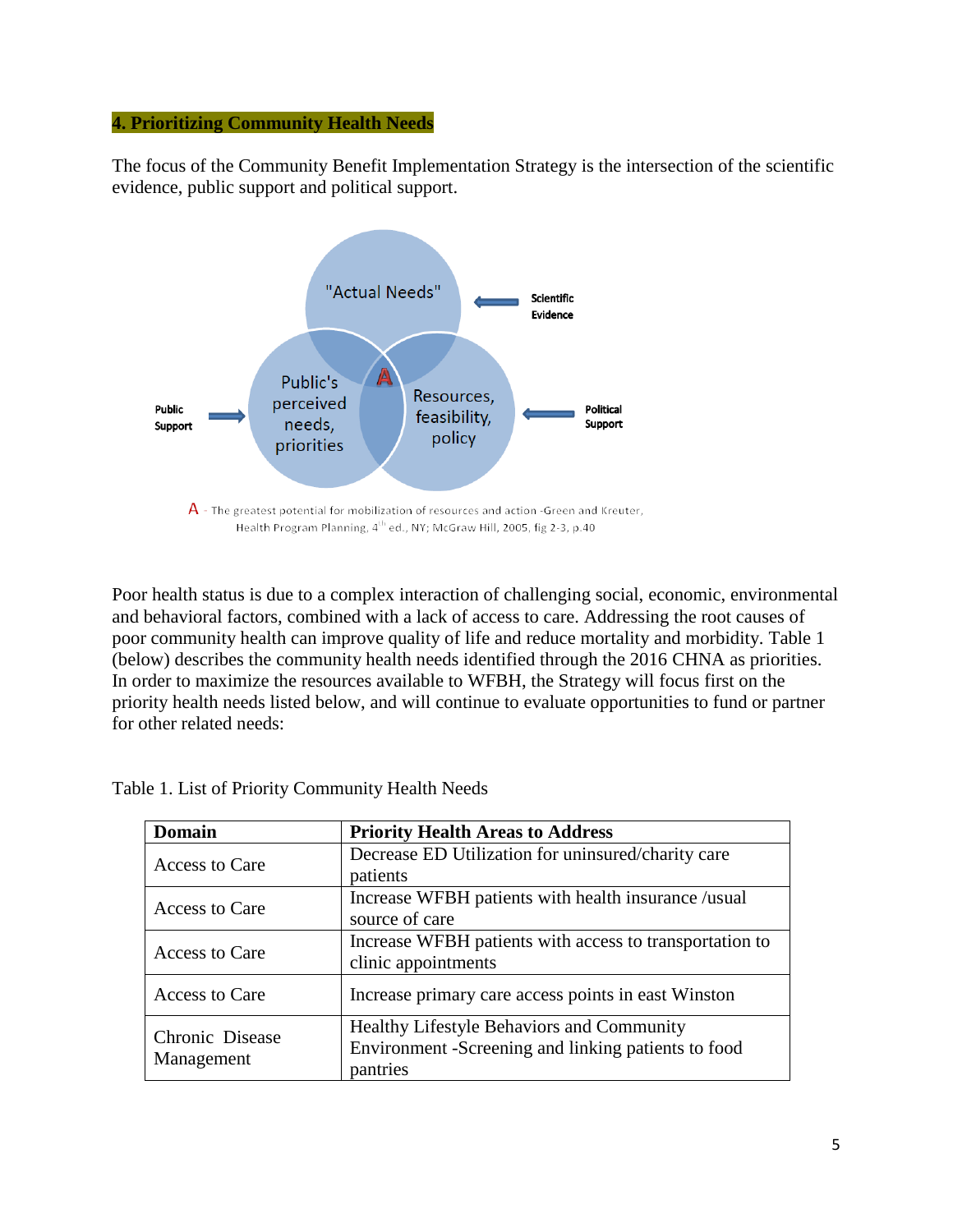| Chronic Disease                             | Increase self-management education opportunities for  |  |
|---------------------------------------------|-------------------------------------------------------|--|
| Management                                  | patients and residents with diabetes                  |  |
| Chronic Disease                             | Increase primary care group visits for diabetic and   |  |
| Management                                  | obesity patients                                      |  |
| Chronic Disease                             | Increase patients and WFBH employees enrolled in      |  |
| Management                                  | chronic care management programs                      |  |
| Chronic Disease                             | Health Screening and Early Detection: Provide         |  |
| Management                                  | Mammography/Women's Cancer community screenings       |  |
| Behavioral/Mental                           | Decrease ED Utilization for behavioral health related |  |
| <b>Health Distress</b>                      | conditions                                            |  |
| Behavioral/Mental<br><b>Health Distress</b> | Increase education of basic mental health issues and  |  |
|                                             | resiliency strategies for community agency and        |  |
|                                             | laypersons support                                    |  |

#### **5**. **Principles Guiding the Community Benefit Implementation Strategy**

WFBH's three priority areas (chronic conditions, mental health and access to care) focus our attention on the long term drivers of health of the whole community. This strategy follows three basic guiding principles: **Focus on the places** (neighborhoods) where need is concentrated. In Winston-Salem, Lexington and Davie that means the handful of census tracts. Second, **focus on partnerships** with community organizations who share the mission. Third, **build the capacity** of people (families and partners) through generous and sustained education (matched always with careful listening). Those priorities and principles will be implemented over the three-year IRS cycle.

#### *Three priority areas, three guiding principles, three unified strategies monitored by common metrics.*

1) Clinical strategy. The most fundamental strategy of the plan is to do the clinical work for every patient with careful attention to the needs of the most vulnerable. This work falls primarily under the leadership of the VP for Population Health. WFBH will continue to invest in the Downtown Health Plaza, a key node in the proactive work of actively managing the conditions over time. WFBH is also making new investments in core infrastructure needed to care for those with mental and substance use conditions such as the clinic being built as a joint venture partnership with our competitor, Novant, near the Innovation Quarter. Other strategic initiatives include investments in strengthening key community clinical assets, especially the Southside Community Health Center, strengthening the network of free clinics, especially in easing their referral pathways and increasing support for technological, financial, pharmacological, laboratory, human, and other resources. Also, WFBH will explore neighborhood-level primary care and screening through the development of innovative mobile health strategies involving experts from various medical center departments and service lines. The mental health challenges of the community reflect decades of stigma, neglect, underinvestment and under-reimbursement. There is *especially* no silver bullet here and no simplicity to be found at all. Mental health is part of integrated health which is part of population health.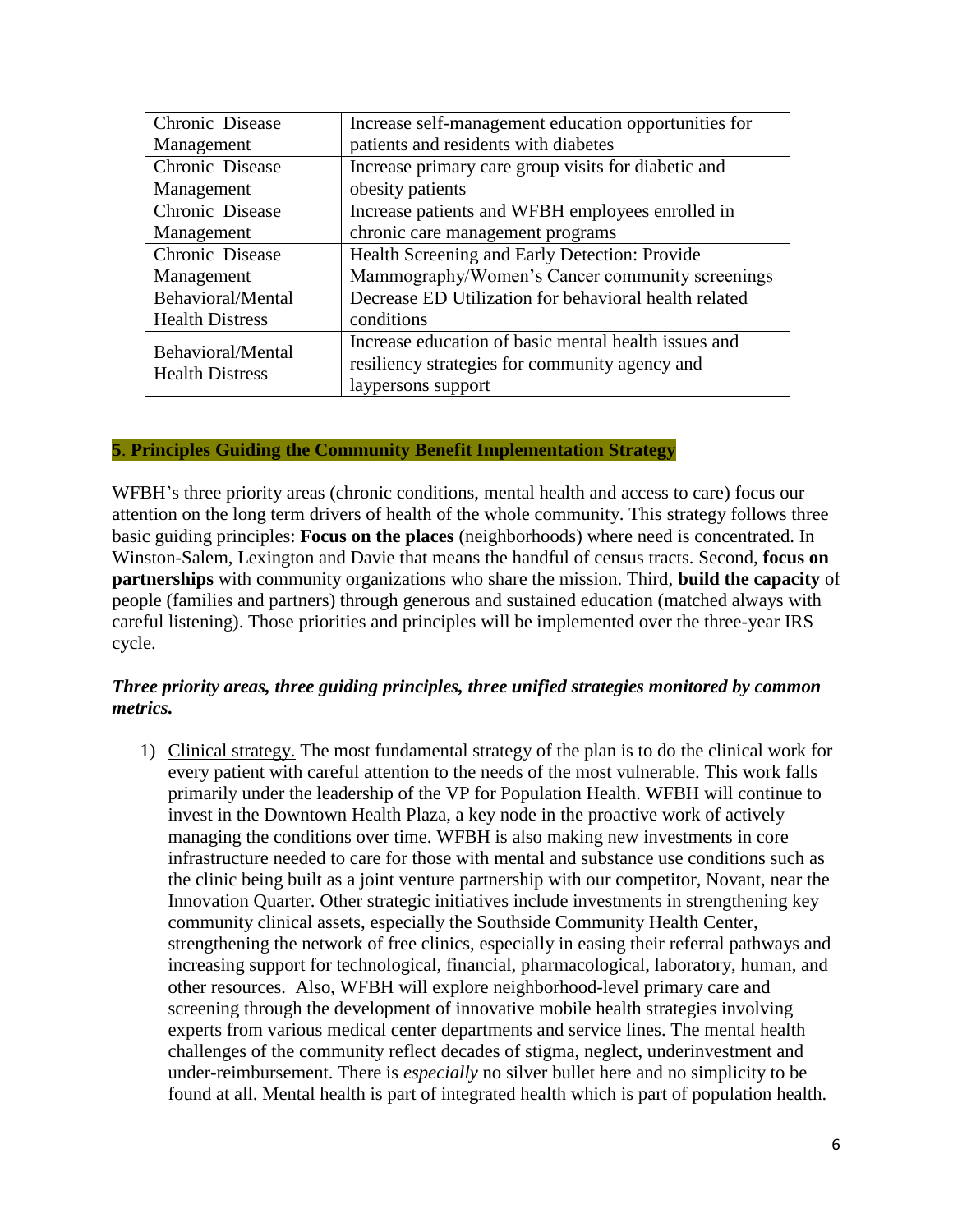WFBH will continue to build upon its CareNet and integrated health strategies and will also develop a community based plan by June 2018. WFBH will expect this to include commitments for financial resources beyond what we are already expanding.

- 2) Financial Strategy. WFBH will continue to meet and exceed the governmental requirements for providing financial assistance to the most economically vulnerable, those who qualify for charity care. WFBH will go beyond the requirements as we develop financial management of the nearly \$100 million of charity care to create a continuum of care for the very poor so they benefit from the science and techniques of modern care management that are so fundamental to population health. This Plan will be piloted and carefully monitored with community involvement. WFBH believes it will extend meaningful access with enhanced quality of outcomes, as well as allowing for investment in funds for prevention and wellness activities versus treating conditions that could have been prevented.
- 3) Community Engagement. WFBH will continue to invest in the small but innovative initiatives of FaithHealth and the many Medical Center partners working in the most vulnerable communities. Part of the plan is protecting the capacity to invest in continued innovation undergirded by the commitment of the internal foundation, but with a significant shift. While continuing major support for FaithHealth's "ground game," in the next phase the foundation will be able to support such innovation by other parts of the medical center faculty and departments.

#### **6. CHNA Implementation Strategy**

WFBH has a strong tradition of meeting community health needs through its ongoing community benefit programs and services. The Hospital will continue this commitment through the strategic health priorities set forth below that focus primarily on three (3) high-priority health need domains as identified in the 2016 CHNA. It is important to note that not all programs provided by WFBH that benefit the health of patients in WFBH's primary service area are discussed in the Strategy. Further, given evolving changes in health care, WFBH maintains the right to change its strategies, and new programs may be added or eliminated. The Strategy laid out in this document has two major parts: implementing programs to address the priority needs from the CHNA, then evaluating the impact of those activities.

## *A. Identifying Areas of Impact and Planning to Evaluate Proposed New Community Benefit Programs*

The 2014-2016 focus of WFBH's community benefit and in-kind resources was identified based on the CHNA Report findings, the prioritized health needs and recommended initiatives to impact the health of the community.

The Strategy is organized according to the following domains:

- *1)* Access to Care
- *2)* Chronic Disease Management- Cancer, Diabetes, Heart Disease, Obesity
- *3)* Behavioral/Mental Health Distress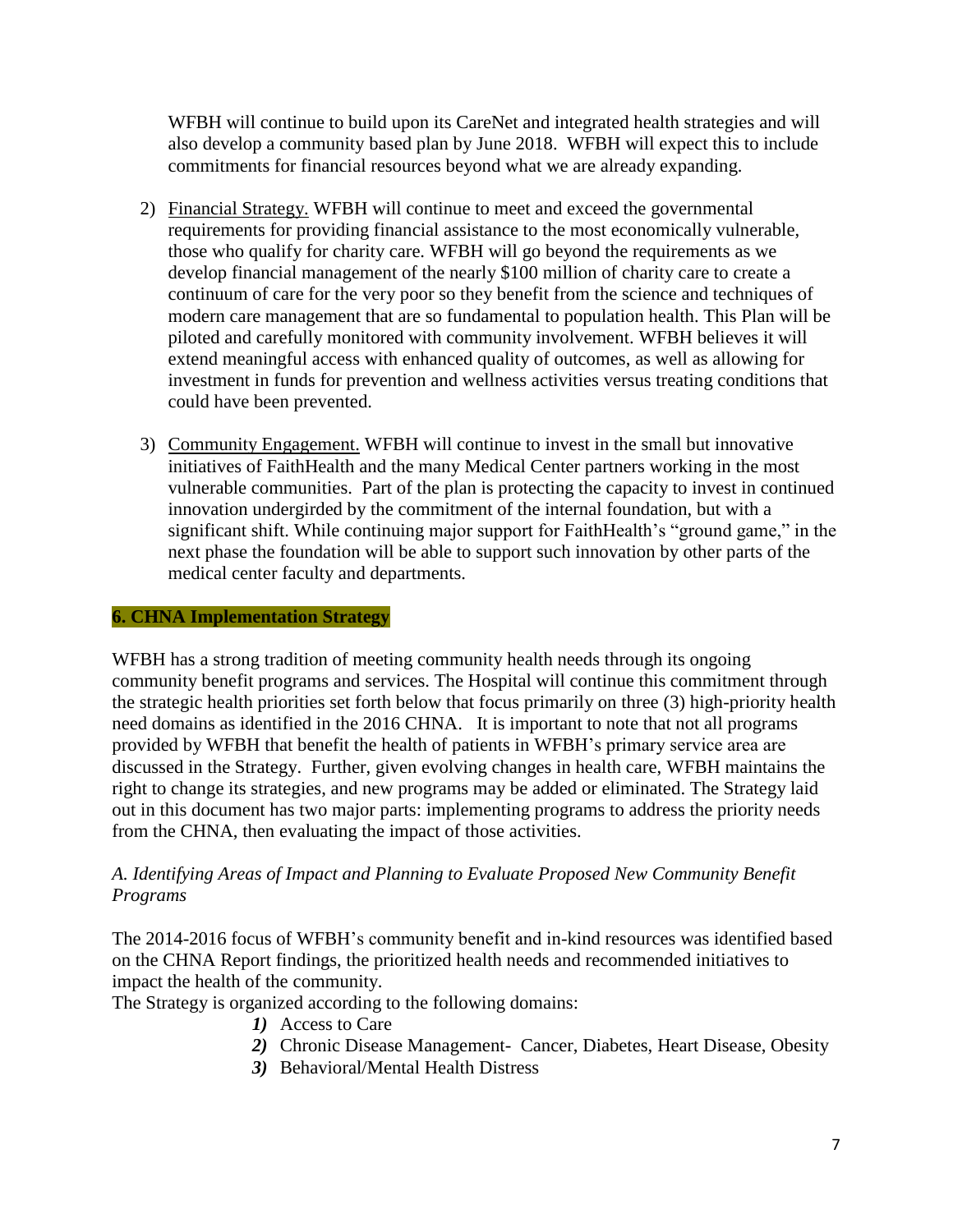Through implementing evidenced-based strategies to address these three domains of community health need, WFBH anticipates the following positive impact and improvements in community health:

• Positive impact on disease management and disease prevalence, including rates of obesity and obesity-related diseases (including stroke, cardiovascular disease, and diabetes)

• Improvement in community health status, including reduction in health disparities, increased physical activity, reduced rates of smoking, improved food security, improved health and nutrition status, improved community engagement, and improved maternal and child outcomes

• More appropriate use of health resources, including a reduction in unnecessary hospital admissions and use of some hospital services, including emergency department visits, and an increase in use of culturally appropriate primary care and health screenings

These improvements will be evaluated through review and monitoring of existing data sources, which may include but are not limited to:

• Internal Hospital data, including EMR, referral data, inpatient and outpatient service data, and WFBH HRA employee data;

• Public Health Management Household Health survey data;

• Surveys and key informant interviews with providers and clients;

• Reports from government, state and city agencies, which may include: NC DHHS Healthy People 2020, County Health Rankings, Medicare claims data analysis and County SOTCH reports

## *B. Address Priority Health Needs through WFBH's Existing and New Community Benefit Programs*

WFBH plans to provide community benefit programs responsive to the health needs identified in the 2016 CHNA. The recommended actions may be modified based on on-going input and recommendations from internal and external partners, identification of new partnership opportunities, changes in healthcare and community environment, and availability of resources. Throughout the implementation period, the Community Benefit Steering Committee will identify grants and internal and external funding sources as appropriate to support the strategies and activities. Resources to implement programs are provided in-kind unless otherwise noted.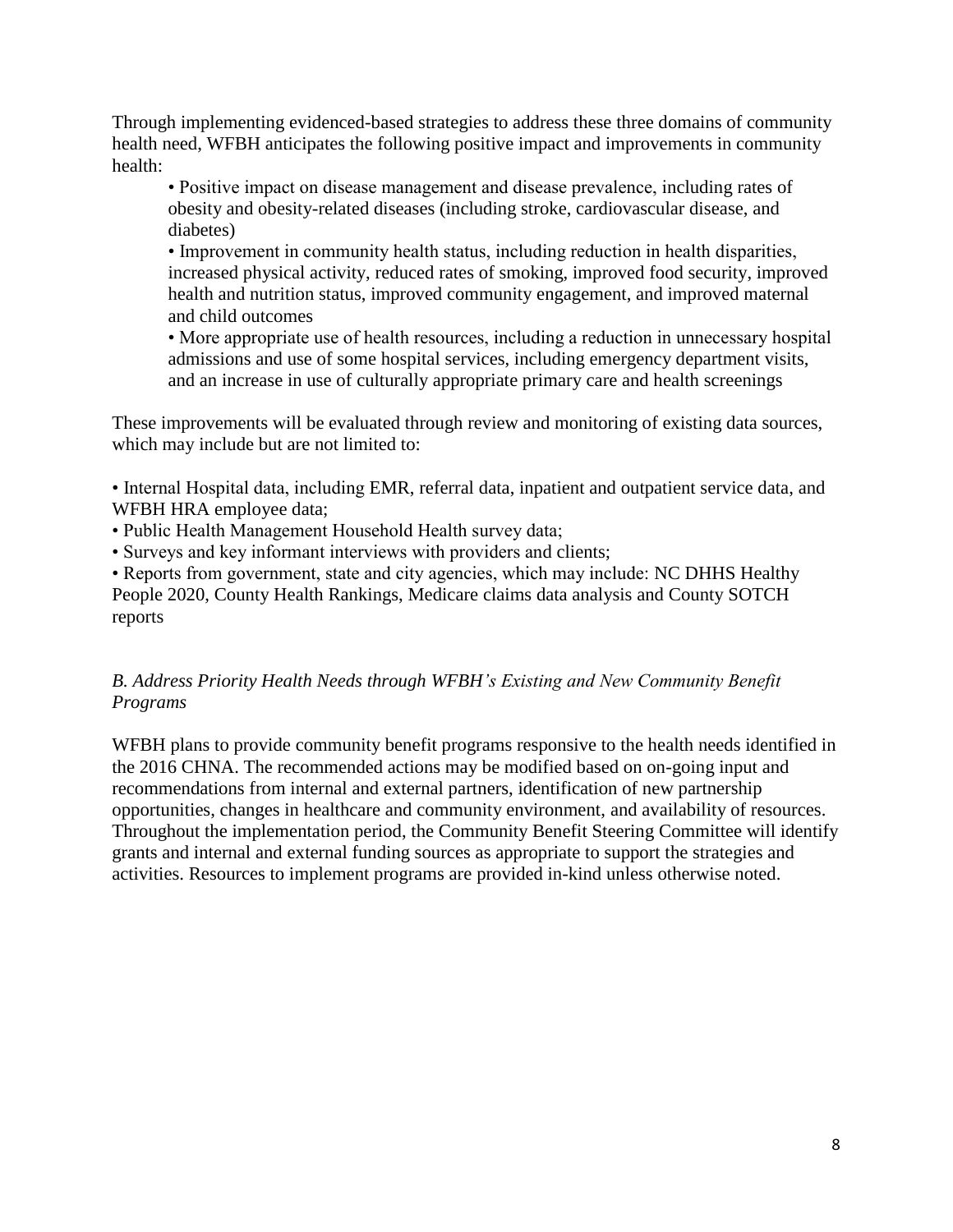# *WFBH - NORTH CAROLINA BAPTIST HOSPITAL*

# **DOMAIN: ACCESS TO CARE**

**The anticipated impact of the following actions may include:** reduction in emergency department visits, increase in the number of insured adults, improvement in access to and utilization of culturally appropriate primary care, reduction of health disparities, and reduction in transportation barriers to receiving medication and care.

## **Action: Encourage appropriate Emergency Department utilization through care coordination across community, hospital and primary care**

- Assess non-emergent and ambulatory care use and develop strategies to reduce the use of emergency services for this population through community and hospital initiatives. Explore models, such as care coordination programs for the charity care population, to address high utilizers/non-emergent care use and seek funding to support recommended model/intervention
- Continue to support the CarePlus care coordination model to reduce ED and IP admissions for Medicaid and Self Pay/Uninsured patients at DHP

#### **Action: Improve access to Community Centered Social and Health Education Services and regular source of health care**

- Continue partnership discussions with Novant to create a primary care clinic in East Winston for the self-pay/uninsured and Medicaid population
- Continue to explore the use of a mobile medical clinic in low access WFBH service areas
- Develop pilot for WFBH charity care patients with chronic conditions for care management services including linkages with primary care
- Continue to provide community engagement support through 5 Supporters of Health, 311 congregational partners, 25 Connectors across the service area (including Forsyth, Davie and Davidson counties) and 7 FaithHealth fellows

## **Action: Improve access to health insurance**

 Partner with Healthcare Access leaders to assist with enrolling community members into insurance programs

#### **Action: Improve Access to Transportation to Health Care Services**

- Raise awareness about transportation services for Medicaid patients among providers and the community
- Explore providing transportation for patients through UberCentral or another similar model

# **DOMAIN: CHRONIC DISEASE MANAGEMENT**

**The anticipated impact of the following actions may include:** improved health behaviors, disease management and health status through greater continuity of care with health care providers (including improved adherence to treatment recommendations and improved communication with health care providers).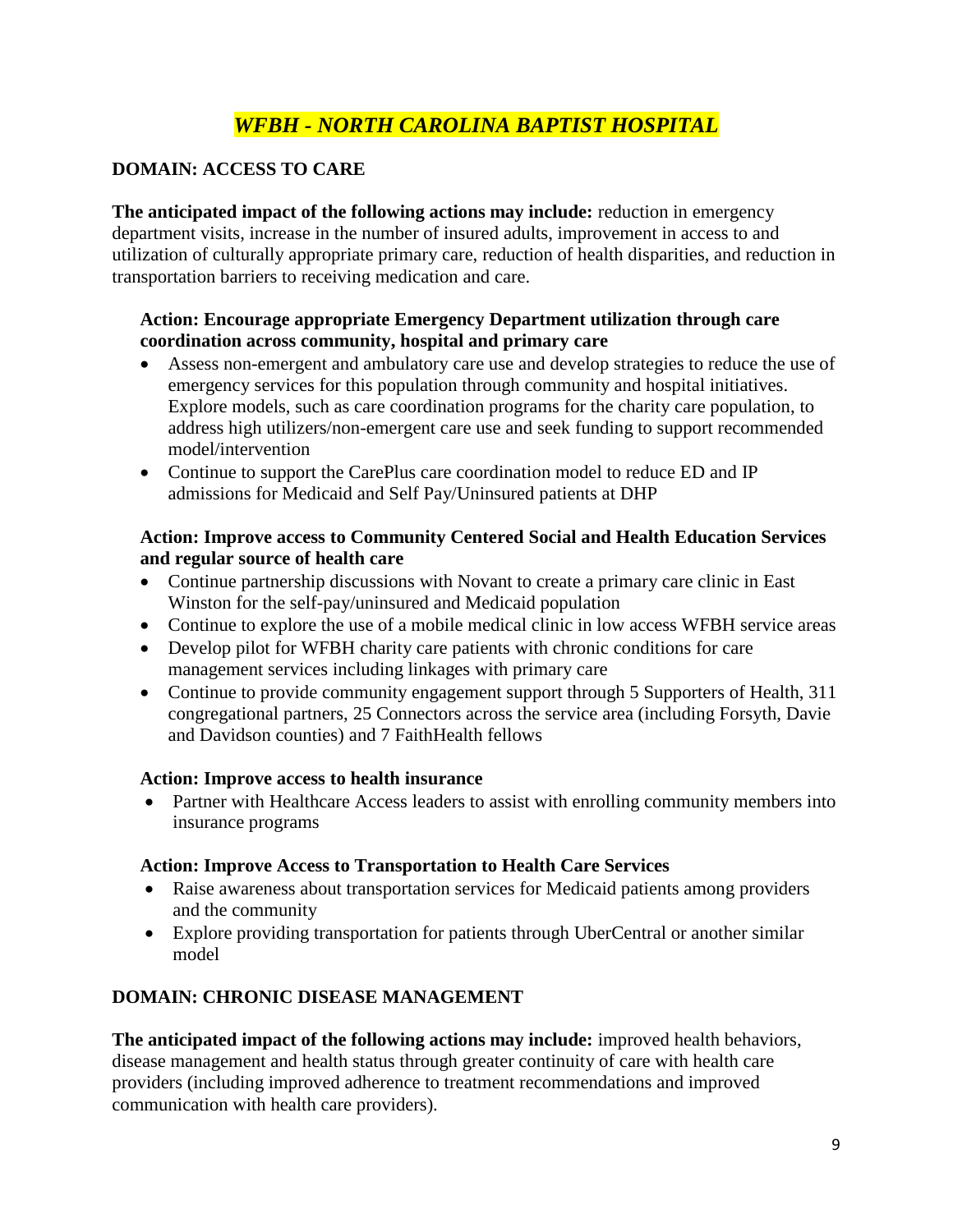- **Action: Improve the capacity of community based organizations and health care providers to support efforts related to chronic disease prevention and management**
- Continue to support FaithHealth community health workers to address chronic disease management and community health programming.
- Increase community and healthcare provider referrals to existing WFBH chronic disease management programs and resources by centralizing and disseminating information
- Provide and expand Chronic Disease Self-Management programs offered by WFBH through Emmi.
- **Action: Provide education and support programs to reduce diabetes prevalence and/or improve diabetes management**
- Refer pre-diabetic and early onset diabetic patients at Downtown Health Plaza to the YWCA Diabetes Integrated programs and related educational programs offered by WFBH and other community-based organizations.
- Continue to provide diabetic education at Downtown Health Plaza and the Endocrine clinic
- Continue to provide BestHealth diabetes prevention and nutrition education to the community.
- Explore partnership with United Way to focus diabetes prevention and management programs in identified, high need census tracts/neighborhoods
- **Action: Provide education and support programs to reduce obesity prevalence and/or improve obesity management** 
	- Continue to support BrennerFIT to increase education and awareness of nutrition and healthy lifestyle choices for uninsured and Medicaid patients and families
	- Promote healthy eating and weight management through the WFBH Employee Wellness program(s)
	- Continue to support community education through BestHealth
	- Provide more awareness to WFBH patients and employees regarding the opportunity for weight management program offerings.

# **DOMAIN: BEHAVIORAL/ MENTAL HEALTH DISTRESS**

**The anticipated impact of the following actions may include: decrease in ED visits related to behavioral health, increase in the number of individuals utilizing CareNet services and increases in the number of patients at primary care practices and Downtown Health Plaza providing integrated behavioral health screening and treatment**.

- Continue to expand integrated care model currently operating at Downtown Health Plaza and Family Medicine Piedmont Plaza
- Increase the current 30+ full and/or part-time staff at WFBMC who work in areas defined as integrated behavioral health (which includes providers co-located in primary care settings or the CCC, behaviorists, etc.)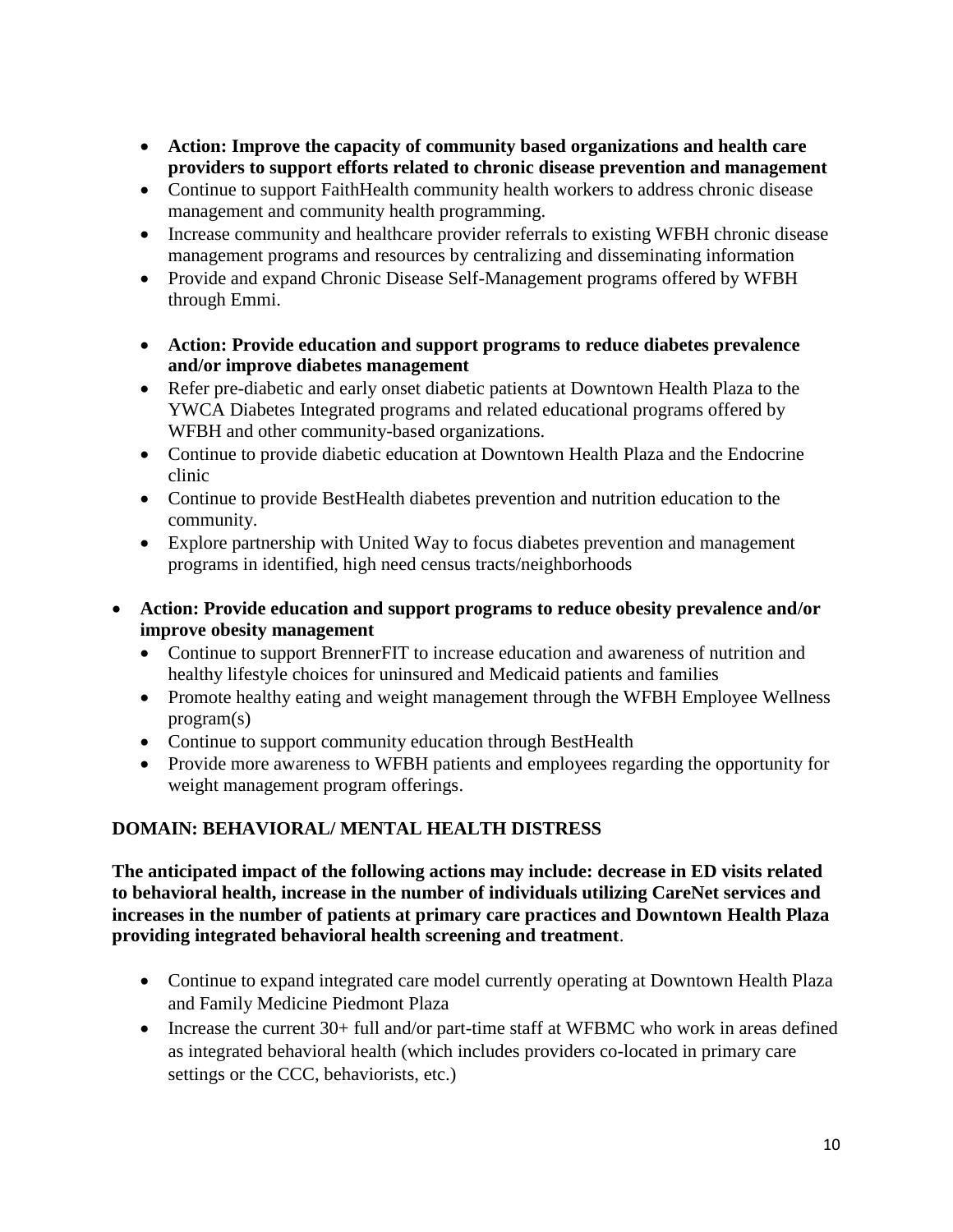- Build capacity among lay persons in the community in the areas of mental health first aid, community resiliency model and suicide prevention programs (e.g., Soul Shop for faith communities)
- Continue work of Dr. Liz Arnold with fragile homeless persons
- Develop plan to create more integrated behavioral health graduate medical education offerings for our medical students, residents, faculty and staff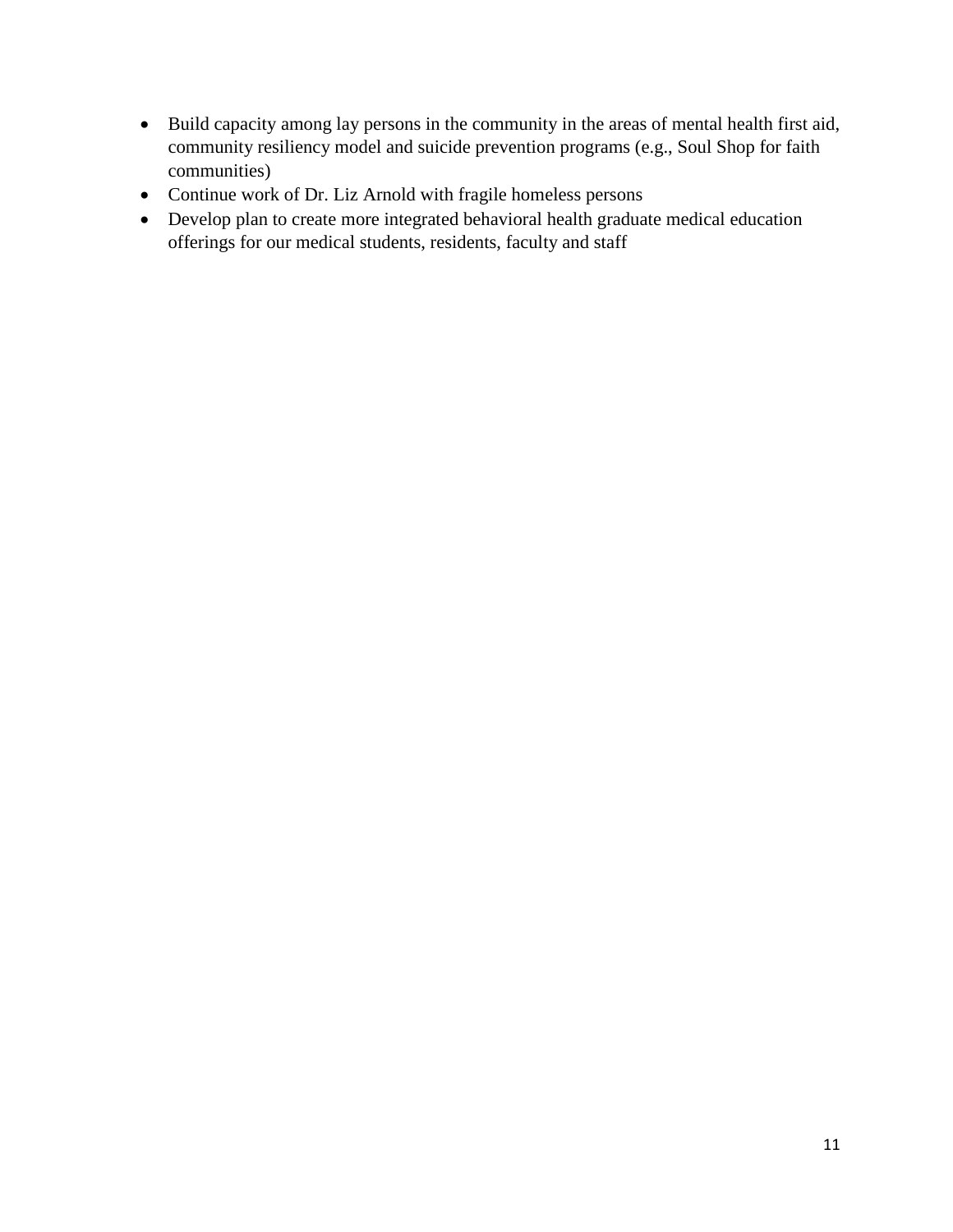# *WFBH - DAVIE MEDICAL CENTER*

## **DOMAIN: ACCESS TO CARE**

**The anticipated impact of the following actions may include:** reduction in emergency department visits, increase in the number of insured adults, improvement in access to and utilization of culturally appropriate primary care, reduction of health disparities, and reduction in transportation barriers to receiving medication and care.

- **Action: Reduce transportation barriers for individuals in rural areas of the county**
- Assess need for transportation assistance through various community agencies to determine how to ease access through public transportation or onsite clinics specific to high need areas
- Work with local agencies (Senior Services, Davie Foundation, etc.) to determine resources available to bring care to areas impacted by transportation issues
- **Action: Improve access to Community Centered Social and Health Education Services and regular source of health care**
- Provide health education events and screenings at various locations throughout the county
- Via the Healthy Davie initiative, create opportunities to involve families in regular programming
- Work with local churches to provide programs and enlist lay leader support to assist parishioners needing access
- Continue to explore the use of a mobile medical clinic in low access WFBH service areas
- Continue to provide community engagement support through 5 Supporters of Health, 311 congregational partners, 25 Connectors across the service area (including Forsyth, Davie and Davidson counties) and 7 FaithHealth fellows

## **DOMAIN: CHRONIC DISEASE MANAGEMENT**

**The anticipated impact of the following actions may include:** improved health behaviors, disease management and health status through greater continuity of care with health care providers (including improved adherence to treatment recommendations and improved communication with health care providers).

- **Action: Improve the capacity of community based organizations and health care providers to support efforts related to chronic disease prevention and management**
- Continue to support FaithHealth community health workers to address chronic disease management and community health programming
- Increase community and healthcare provider referrals to existing WFBH chronic disease management programs and resources by centralizing and disseminating information
- Provide and expand Chronic Disease Self-Management programs offered by WFBH through Emmi.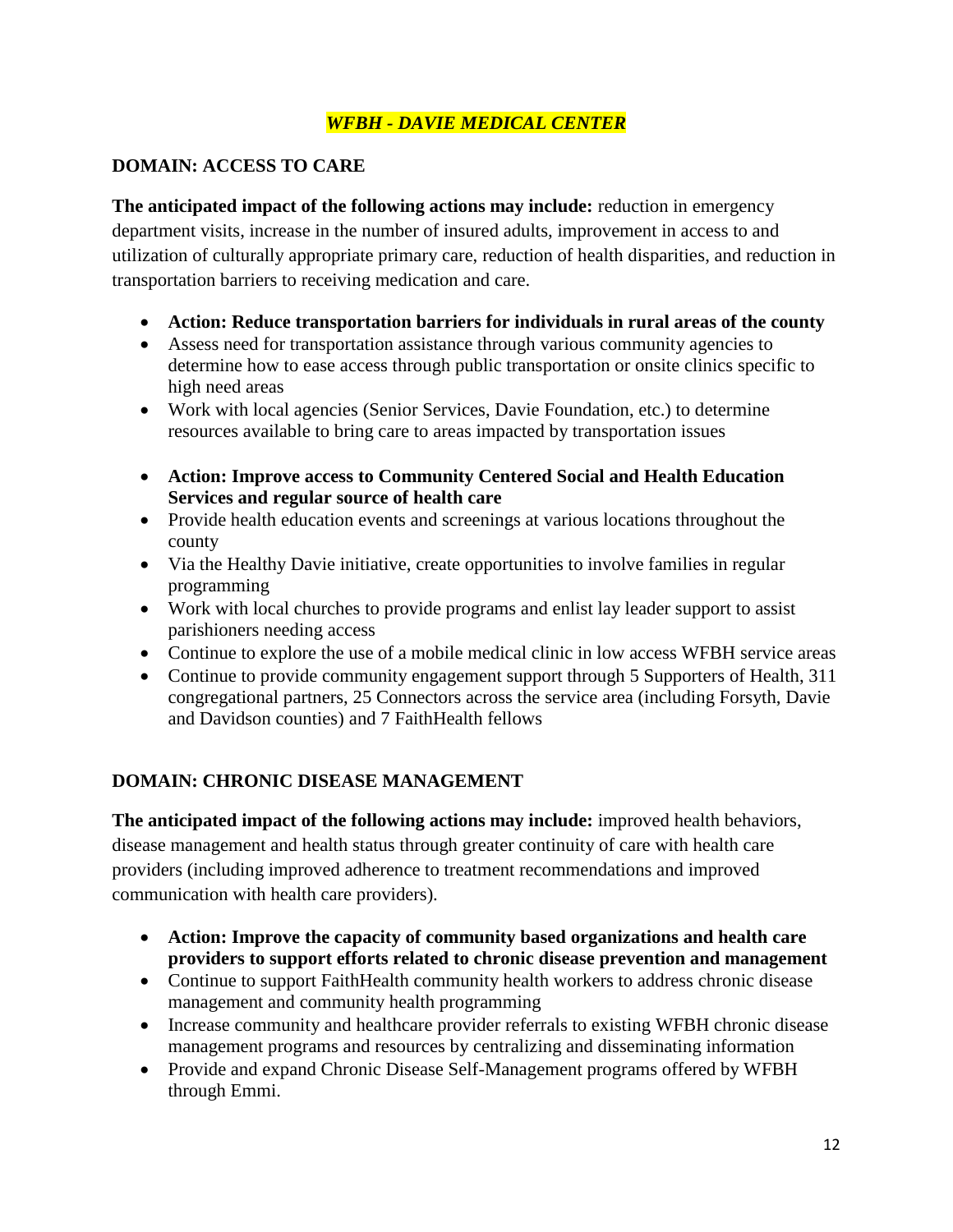- **Action: Provide education and support programs to reduce diabetes prevalence and/or improve diabetes management**
- Work with Davie County Health Department to refer pre-diabetic and early onset diabetic patients to the Diabetes Self-Management program or to a YMCA or WFBH resource.
- Continue to provide BestHealth diabetes prevention and nutrition education and cooking classes at convenient locations in Davie County.
- Explore partnership with Davie County agencies to focus diabetes prevention and management programs in identified, high need census tracts/neighborhoods
- **Action: Provide education and support programs to reduce obesity prevalence and/or improve obesity management**
- Expand programming in Davie County to increase education and awareness of nutrition and healthy lifestyle choices for uninsured and Medicaid patients and families
- Promote healthy eating and weight management through the WFBH Employee Wellness program
- Continue to support community education through BestHealth
- Provide more awareness to Wake patients and employees regarding the opportunity for weight management program offerings
- Work with industry and the school system in Davie County to identify at risk individuals and provide support and programming through the Healthy Davie Initiative

# **DOMAIN: BEHAVIORAL/ MENTAL HEALTH DISTRESS**

**The anticipated impact of the following actions may include: decrease in ED visits related to behavioral health, increase in the number of individuals utilizing CareNet services and increases in the number of patients at primary care practices and Downtown Health Plaza providing integrated behavioral health screening and treatment**

- Work with CenterPoint to identify key resources for referrals and programming for patients needing mental health services
- Increase the current 30+ full and/or part-time staff at WFBMC who work in areas defined as integrated behavioral health (which includes providers co-located in primary care settings or the CCC, behaviorists, etc.)
- Build capacity among lay persons in the community in the areas of mental health first aid, community resiliency model and suicide prevention programs (e.g., Soul Shop for faith communities)
- Develop plan to create more integrated behavioral health graduate medical education offerings for our medical students, residents, faculty and staff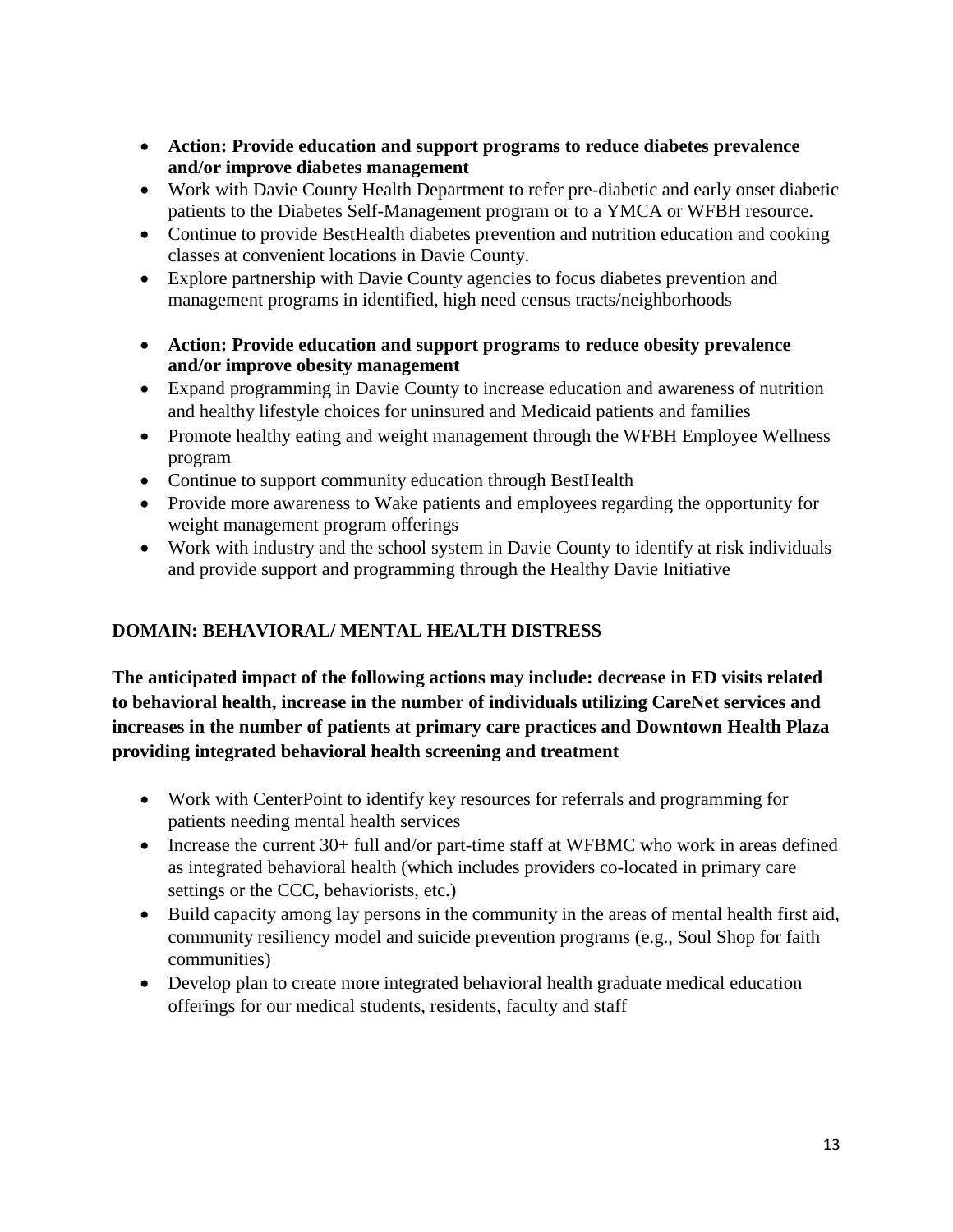# *WFBH - LEXINGTON MEDICAL CENTER*

# **DOMAIN: ACCESS TO CARE**

**The anticipated impact of the following actions may include:** reduction in emergency department visits, increase in the number of insured adults, improvement in access to and utilization of culturally appropriate primary care, reduction of health disparities, and reduction in transportation barriers to receiving medication and care.

- **Action: Reduce transportation barriers for individuals in rural areas of the county**
- Assess need for transportation assistance through various community agencies; determine how to ease access through public transportation or onsite clinics in high need areas.
- Work with local agencies (Senior Services, Medical Ministries, area churches, FaithHealth, etc.) to determine resources available to bring care to areas impacted by transportation issues or provide transportation to health care resources for those in need.
- **Action: Improve access to community centered social and health education services and regular source of health care**
- Provide health education events and screenings at various locations in Davidson county
- Continue to hold and widely promote annual Lexington Medical Center Community Health Day with free screenings and WFBH resources to educate and inform the community on a wide array of health care topics
- Work with local churches to provide programs and enlist lay leader support to assist parishioners needing access
- Expand BestHealth programming at community events/venues in Davidson county
- Continue to participate in Davidson county schools annual flu vaccine program

# **DOMAIN: CHRONIC DISEASE MANAGEMENT**

**The anticipated impact of the following actions may include:** improved health behaviors, disease management and health status through greater continuity of care with health care providers (including improved adherence to treatment recommendations and improved communication with health care providers).

- **Action: Improve the capacity of community based organizations and health care providers to support efforts related to chronic disease prevention and management**
- Continue to support FaithHealth community health workers to address chronic disease management and community health programming
- Increase community and healthcare provider referral to existing WFBH chronic disease management programs and resources by centralizing and disseminating information
- **Action: Provide education and support programs to reduce diabetes prevalence and/or improve diabetes management**
- Work with Davidson County Health Department to refer pre-diabetic and early onset diabetic patients to area diabetes management programs, inclusive of WFBH programs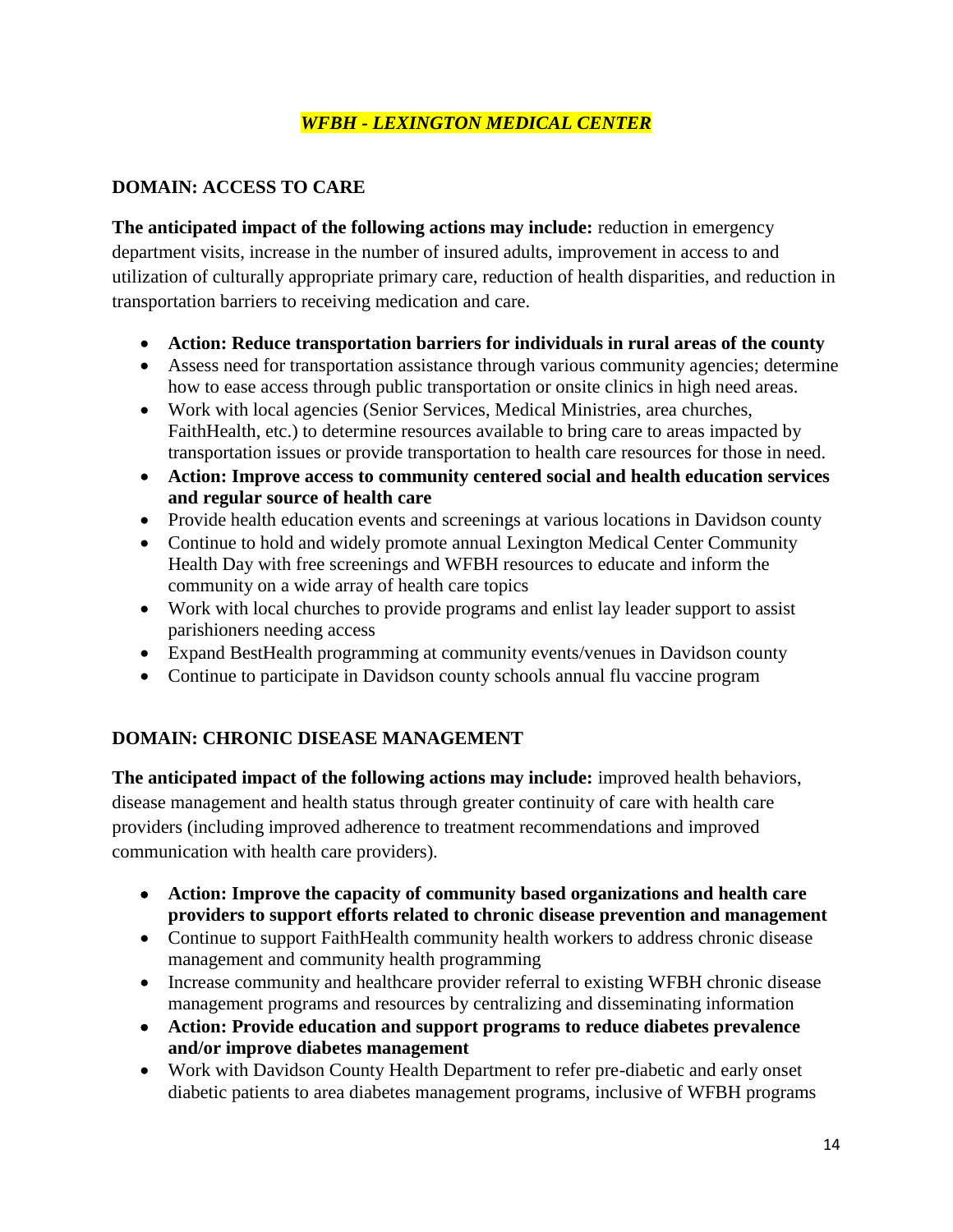- Continue to provide BestHealth diabetes prevention and nutrition education and cooking classes at convenient locations in Davidson county
- Explore partnership with Davidson county agencies to focus diabetes prevention and management programs in identified, high need census tracts/neighborhoods
- Participate in opportunities with area schools to screen for diabetes and/or educate students/parents on diabetes prevention
- **Action: Provide education and support programs to reduce obesity prevalence and/or improve obesity management**
- Expand programming in Davidson county to increase education and awareness of nutrition and healthy lifestyle choices for uninsured and Medicaid patients and families
- Promote healthy diet and weight management through WFBH Wellness programs
- Continue to support community weight management education through BestHealth
- Increase awareness among WFBH patients/employees of weight management programs
- Educate elementary and middle school students/parents on good nutrition and healthy eating options through in-school programs
- Educate adults through community resources or employer partners on healthy eating habits and healthy meal options

# **DOMAIN: BEHAVIORAL/ MENTAL HEALTH DISTRESS**

**The anticipated impact of the following actions may include:** decrease in ED visits related to behavioral health, increase in the number of individuals utilizing CareNet services and increases in the number of patients at primary care practices and Downtown Health Plaza providing integrated behavioral health screening and treatment.

- Grow awareness of CareNet services available at Lexington Medical Center with greater exposure of CareNet among community based organizations and community events
- Work with mental health resources in Davidson county to identify key resources for referrals and programming for patients needing mental health services
- Increase the current 30+ full and/or part-time staff at WFBMC who work in areas defined as integrated behavioral health (which includes providers co-located in primary care settings or the CCC, behaviorists, etc.)
- Build capacity among lay persons in the community in the areas of mental health first aid, community resiliency model and suicide prevention programs (e.g., Soul Shop for faith communities)
- Develop plan to create more integrated behavioral health graduate medical education offerings for our medical students, residents, faculty and staff that see and serve patients across the WFBH network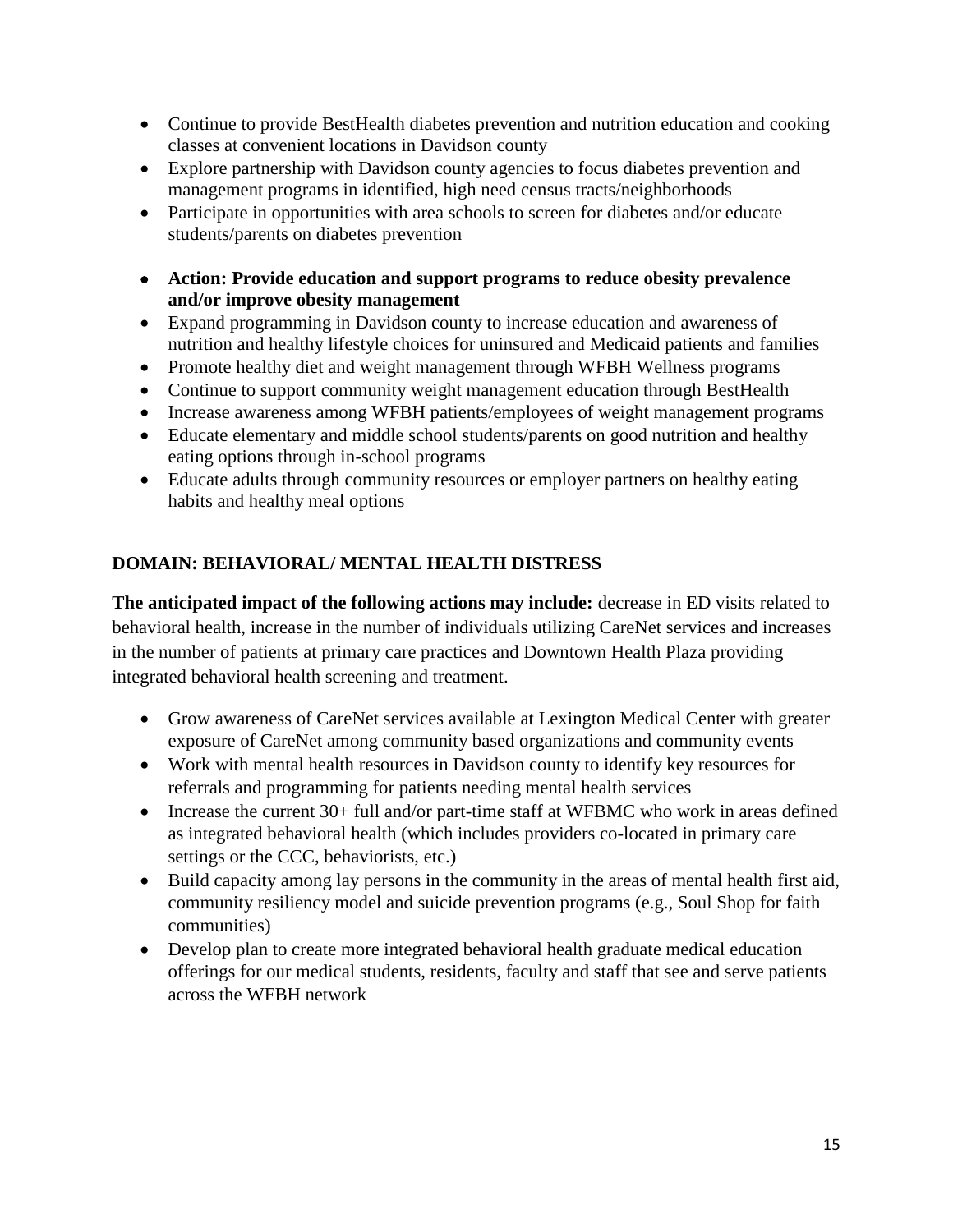#### **7. Expanded metrics**

WFBH also regularly tracks quantitative data specific to FaithHealth programming initiatives in the following four areas:

- 1. Focus on Places
	- a. # of persons afforded expanded clinical access that partner with FH
	- b. # clinical sites that offer expanded clinical access to under-served persons
	- c. # of un-insured persons (no coverage at all) who are afforded access to clinical care
	- d. # of under-insured (cannot afford co-pays or medications) awaiting activation of MCD, etc.,
	- e. # of persons who enroll in the exchange annually, or are navigated to MCD or other coverage, by FH staff
- 2. Focus on Partnerships
	- a. # of partnering organizations, churches, coalitions and other groups who help us provide care in the community
	- b. # of caregiving encounters conducted by Connectors and Volunteers
	- c. # of unique volunteers
	- d. # of visiting clergy
- 3. Focus on Building Capacity via Education
	- a. # of community trainings held annually and type
	- b. # of volunteer hours of community training offered and completed annually and type
	- c. # of curricula of tiered education for behavioral health, crisis responding, helping the homeless, chronic disease self-management, transportation, food access, etc.
- 4. Focus on Costs of Total Care for Vulnerable
	- a. # of persons who are enrolled in the Plan AND live in our focus areas
	- b. Aggregate costs of charity care patients to WFBMC
	- c. Shortfall between reimbursement and cost of patients insured through government programs
	- d. The population within our focus areas will also be more closely evaluated to see differences in utilization after enrollment, including access to primary care and other allied services